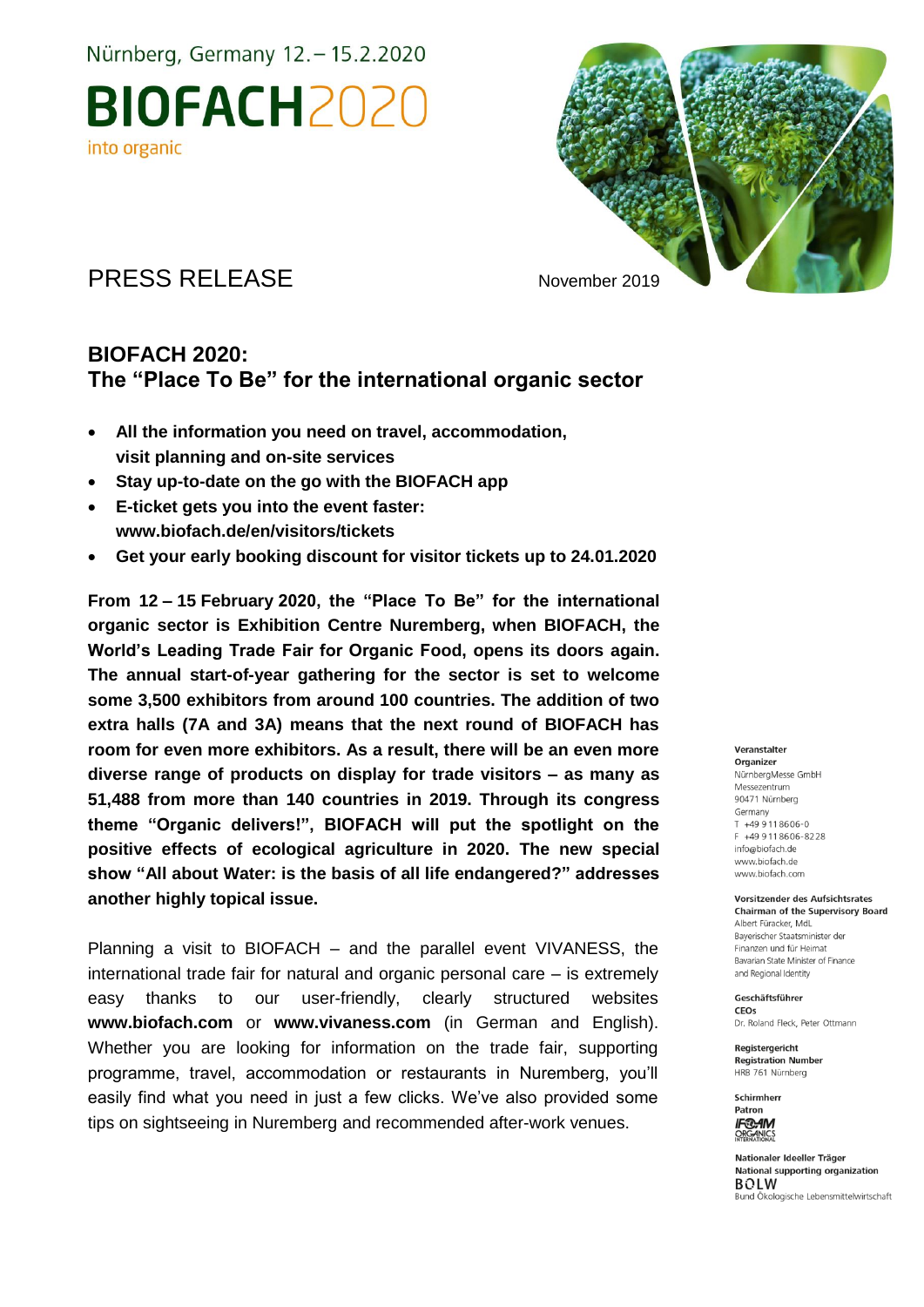# Nürnberg, Germany 12. - 15.2.2020 **BIOFACH2020** into organic



#### **Good reasons to visit**

Once a year, representatives of the entire international organic sector gather at BIOFACH. They come for a whole raft of reasons. They are there to enjoy personal conversations with industry players from more than 130 countries and to discover new markets. Or to discuss the trends and developments in the organic sector and enjoy a feast for all five senses at the Novelty Stand, pavilions for young innovative companies and the tasting zones at Experience the Worlds of OLIVE OIL, WINE and VEGAN. Visitors to BIOFACH get a look into the future of the organic sector – for example at the largest international organic congress that is a permanent feature of the fair – and seize the opportunity to help shape the sector's current and future policies.

BIOFACH is **for trade visitors only**. This is the only way to guarantee the calibre of the event as a leading international fair, the quality of the products on display and a successful trade fair visit.

#### **Travelling from Germany? Be a climate-neutral traveller when you use our attractive rail packages for BIOFACH trade visitors.**

In partnership with Deutsche Bahn, NürnbergMesse is once again offering attractive travel packages for trade visitors to BIOFACH. For example, visitors can book a special reduced-price ICE ticket valid within Germany to enjoy a relaxing rail trip to Nuremberg and back from just EUR 54.90 one-way second class. Travelling by train means that you are also protecting the environment, because the train runs on 100% ecological electricity provided exclusively from renewable European energy sources. In 2018, customers of NürnbergMesse covered 1,672,981 km with corresponding CO2-neutral event tickets from Deutsche Bahn.

By the way, the underground rail system takes just eight minutes from Nuremberg main station to the Exhibition Centre. If you need a ticket for public transport you can order this in addition via the online booking system. For more information please go to: **www.biofach.de/rail**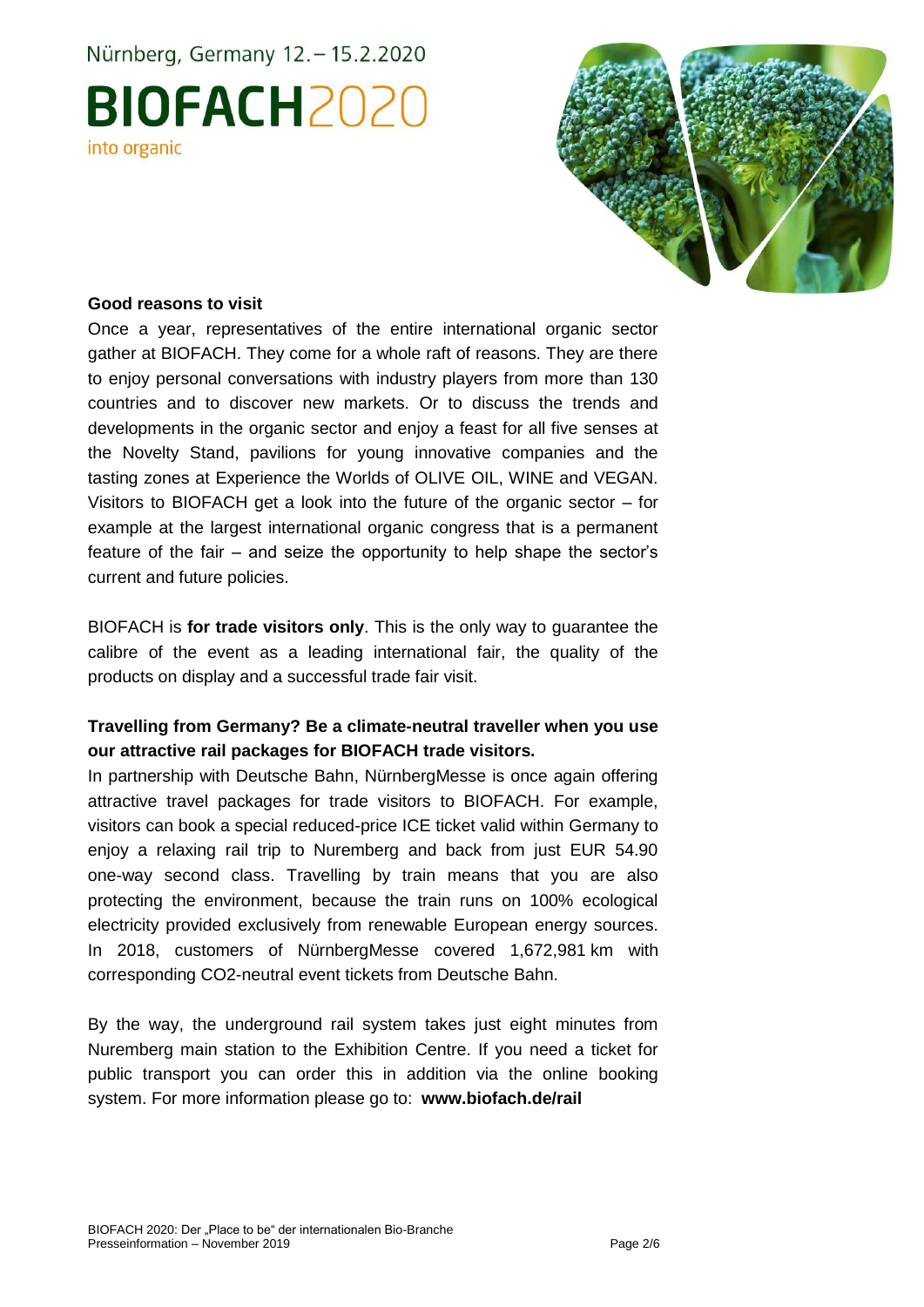Nürnberg, Germany 12. - 15.2.2020

# **BIOFACH2020** into organic



#### **International travellers:**

#### **fly to Nuremberg and get to the exhibition centre quickly**

The Albrecht Dürer Airport Nuremberg has already received the prestigious "Business Traveller Award" several times and is therefore regarded as one of the best airports in Germany. Seasoned flyers appreciate the fast check-in and customs clearance procedures, short distances and good connections to the inner city and NürnbergMesse. The trip from the airport to the exhibition centre only takes around 25 minutes on public transport.

#### **Visas made easy!**

Visitors who need a visa to travel to Nuremberg can receive assistance from NürnbergMesse's international representatives and subsidiaries. For important information about applying for a visa please go to: **www.biofach.de/visa-visitor.** 

#### **Accommodation for BIOFACH**

After a full day at the trade fair it's important to have a comfortable place to stay. Whether you are looking for a 5-star hotel or a private guest room, you will find suitable accommodation for your trade fair visit on the website **www.biofach.de/accommodation.**

#### **Exhibitors and products at a glance!**

Have you organised your travel and accommodation? Then it's time to plan your trade fair visit as such. Our online platform "Exhibitors and Products" on the BIOFACH website makes this a quick and easy process. This is where you will find a user-friendly list of all exhibitors, products and innovations. It couldn't be easier to find what you need using specific search terms. You can then save the most interesting search results to a wish list. The internet platform also allows you to arrange appointments directly with exhibitors at their exhibition stands.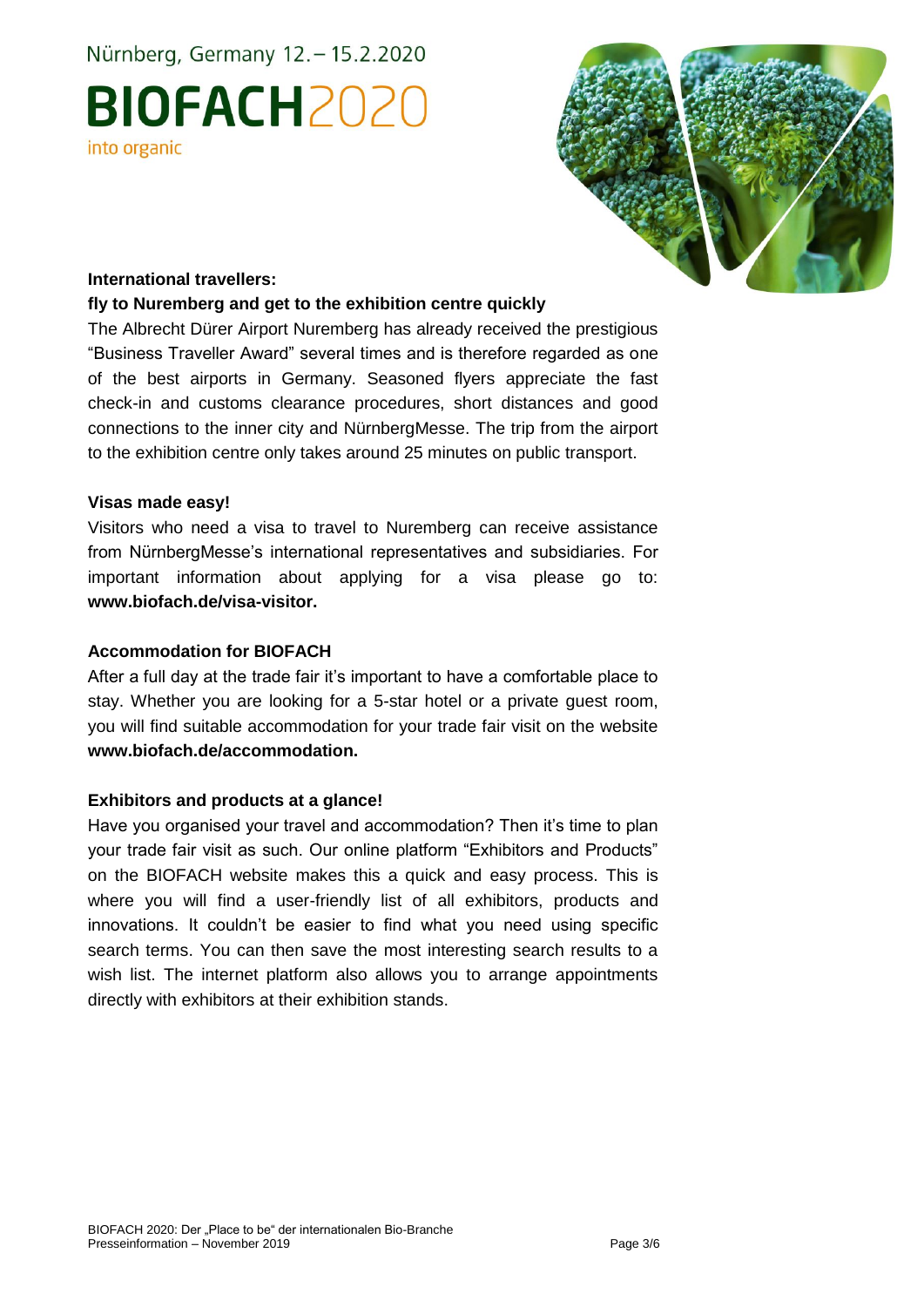# Nürnberg, Germany 12. - 15.2.2020 **BIOFACH2020** into organic



#### **Plan your visit on mobile devices with the BIOFACH app**

It's also easy to prepare your visit to the trade fair on a mobile device using the BIOFACH app, which is available for iOS and Android and offers a number of practical features.

The app also allows you to make up a personal wish list for exhibitors, products and events, while push notifications (automated messages) inform you about any changes affecting your choices. The app also offers a dynamic floor plan including a line-of-sight function to help you easily navigate your way round the exhibition grounds. All content is available offline at all times and the login works for both web and app. The app also features a cool gadget. If, after a long and successful day at BIOFACH you have completely forgotten where you parked your car, help is at hand with the integrated GPS-based car-finder. Regular updates mean that app users always have the latest news and information.

#### **Just one click takes you to your e-ticket in the online shop**

You can book entry tickets to the fair conveniently at the online ticket shop (**www.biofach.de/en/visitors/tickets**) and print them out right away. The e-ticket guarantees direct access to the trade fair with no queues. The 1-day ticket costs EUR 46 (early booking rate: EUR 37), the 4-day ticket EUR 69 (early booking rate: EUR 55). The early booking rates are available until 24.1.2020. Ticket prices include the use of public transport (ÖPNV).

#### **A warm welcome to the exhibition centre!**

Once you get to the exhibition centre, NürnbergMesse also offers exhibitors and visitors alike a large number of services on site to make your time with us as pleasant as possible. This allows all participants at the BIOFACH industry gathering to concentrate fully on the main aspects of their trade fair experience. Visitors can also find information on the services offered, including Business Lounge, Wifi, restaurants and cafés or childcare, at **www.biofach.com** under the tab "For Visitors".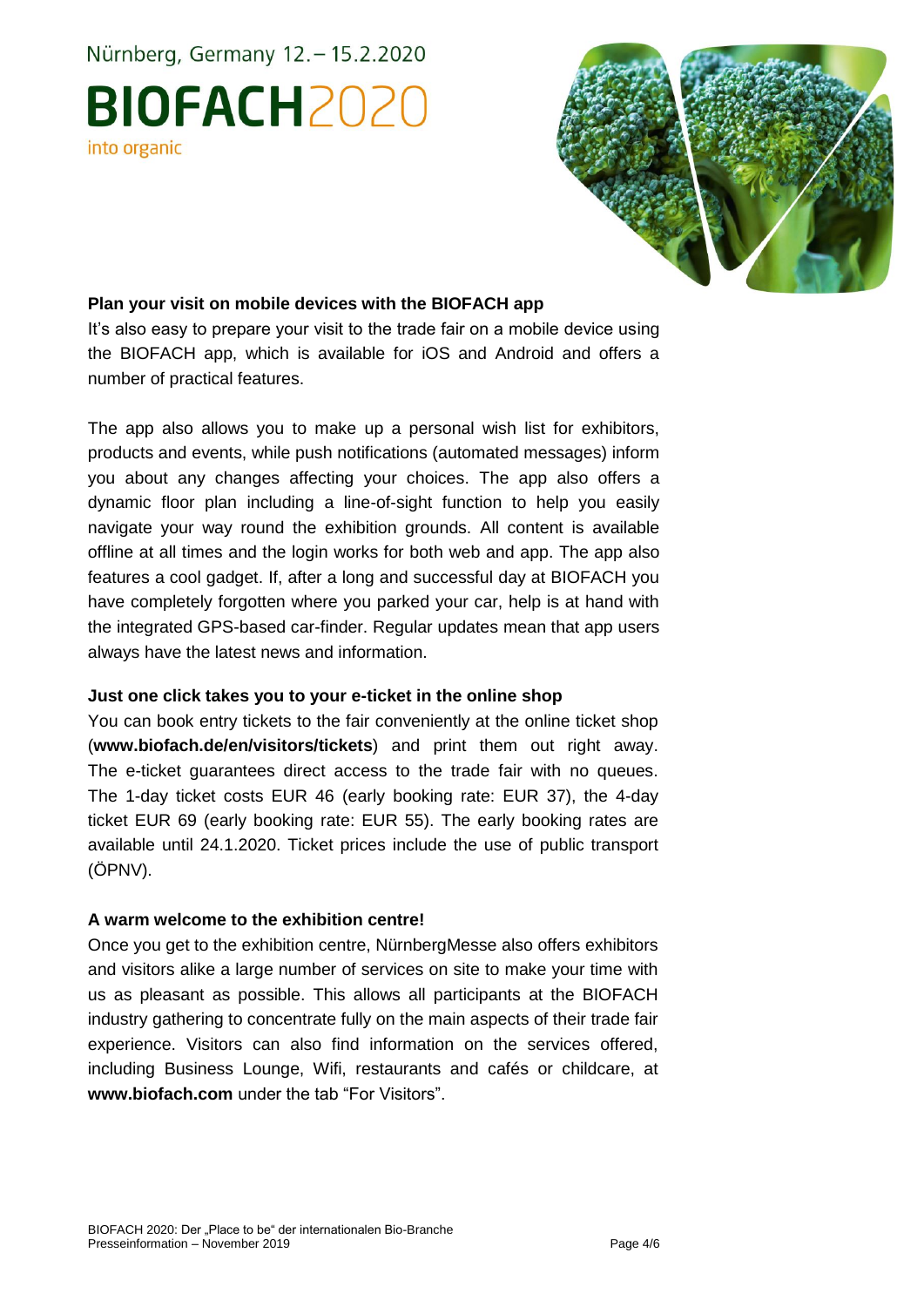# Nürnberg, Germany 12. - 15.2.2020 **BIOFACH2020** into organic



#### **Get the latest news all year round in the BIOFACH Newsroom**

In the BIOFACH digital newsroom at **www.biofach.de/en/news**, exhibitors, visitors, media representatives and all other industry stakeholders will find the latest news about the World's Leading Organic Fair. The newsroom is where you'll find all press releases, a news ticker with announcements from exhibitors, short news items on topical issues, guest articles, interviews, photos and videos.

#### **BIOFACH World**

NürnbergMesse has proven expertise in the field of organic foodstuffs. In February every year, the international organic sector gathers in Nuremberg at BIOFACH, the World's Leading Trade Fair for Organic Food. The comprehensive range of certified organic products on display shows their diversity – from fresh products like dairy and cheese, fruit, vegetables, dry products like grains and pulses, nuts and confectionery to beverages. The international patron of BIOFACH is IFOAM – Organics International, while the national supporting organization is the German Federation of Organic Food Producers (BÖLW). An integral part of this world-leading fair is the BIOFACH Congress, a knowledge-sharing platform that is unique worldwide. With another six BIOFACH events in China, India, Japan, South America, Thailand and the USA, BIOFACH World has a global presence. Year after year, it brings together more than 4,500 exhibitors and 150,000 trade visitors.

#### **Contact for press and media**

Barbara Böck, Saskia Viedts T +49 9 11 86 06-83 29

saskia.viedts@nuernbergmesse.de

For all press releases, further information, photos and videos, see the Newsroom at: **www.biofach.de/en/news**

Further services for journalists and media contacts: **www.biofach.de/press**